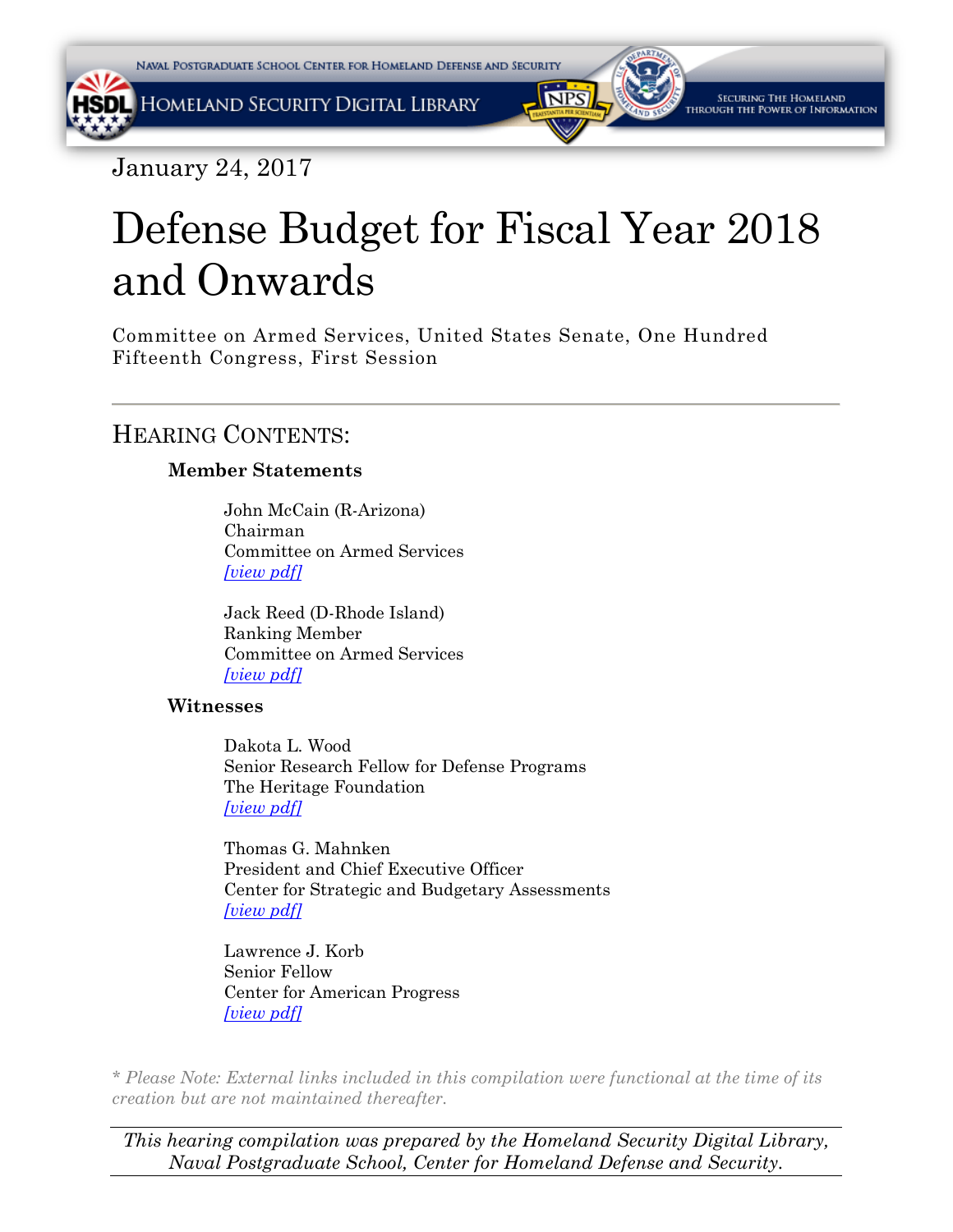



SECURING THE HOMELAND THROUGH THE POWER OF INFORMATION

#### **Available Webcast(s)\*:**

*[\[Watch Full Hearing\]](http://www.armed-services.senate.gov/hearings/17-01-24-defense-budget-for-fiscal-year-2018-and-onwards)*

#### **Compiled From\*:**

*[http://www.armed-services.senate.gov/hearings/17-01-24-defense-budget](http://www.armed-services.senate.gov/hearings/17-01-24-defense-budget-for-fiscal-year-2018-and-onwards)[for-fiscal-year-2018-and-onwards](http://www.armed-services.senate.gov/hearings/17-01-24-defense-budget-for-fiscal-year-2018-and-onwards)*

*\* Please Note: External links included in this compilation were functional at the time of its creation but are not maintained thereafter.* 

*This hearing compilation was prepared by the Homeland Security Digital Library, Naval Postgraduate School, Center for Homeland Defense and Security.*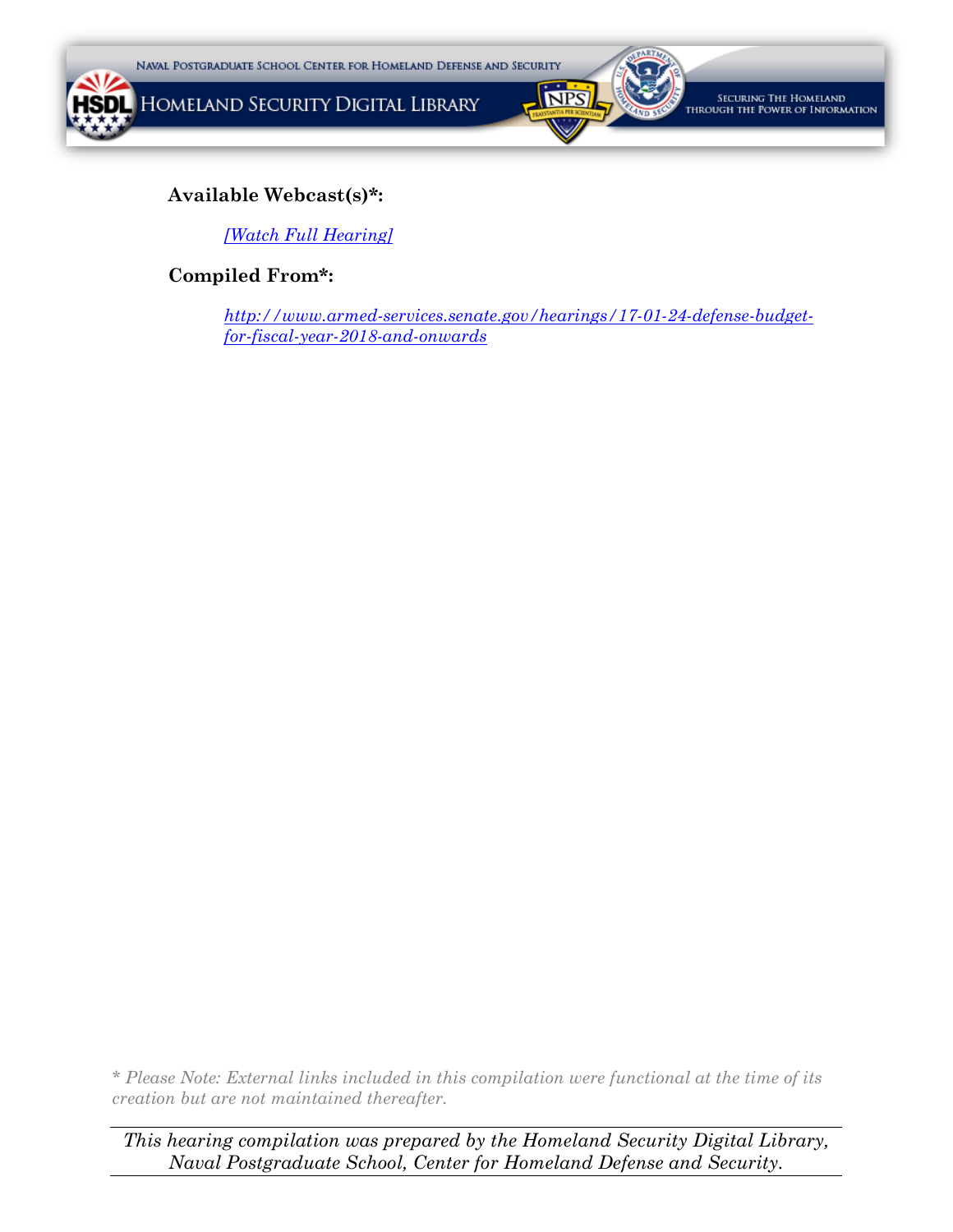# <span id="page-2-0"></span>**Opening Statement on the Defense Budget for FY2018 and Beyond Chairman John McCain January 24, 2017**

The Armed Services Committee meets this morning to receive testimony on the defense budget for fiscal year 2018 and beyond. I'd like to welcome our witnesses:

- Dakota Wood, Senior Research Fellow for Defense Programs at the Heritage Foundation;
- Dr. Thomas Mahnken, President and CEO of the Center for Strategic and Budgetary Assessments; and
- Dr. Lawrence Korb, Senior Fellow at the Center for American Progress.

As Donald Trump assumes the awesome responsibilities of the presidency, he has inherited a world on fire and a U.S. military weakened by years of senseless budget cuts. I am encouraged that he recognizes these problems. In fact, the White House website now features President Trump's promise to "end the defense sequester" and "rebuild our military." I know the President will find many allies on this committee who share these goals.

The world order that America has led for seven decades—which has benefited our people most of all—is now under unprecedented strain. We have entered a new era of great power competition, even as we continue to face an enduring global conflict against violent Islamist extremist groups.

Too many Americans seem to have forgotten that our world order is not selfsustaining. Too many have forgotten that, while the threats we face may not have purely military solutions, they all have military dimensions. In short, too many have forgotten that hard power matters. It is what gives our nation leverage to deter aggression and achieve peace through strength.

The epitome of this forgetfulness is the *Budget Control Act of 2011*, which cut and arbitrarily capped defense spending for a decade. At a time of growing threats, this law led to a 21 percent reduction to the defense budget from 2010 to 2014. Across the board, the military got smaller and, worse, less capable. Critical investments in new technologies were deferred, which helped adversaries like Russia and China to close the gap. At the same time, the combination of rising threats, declining budgets, aging equipment, shrinking forces, and high operational tempo produced a military readiness crisis.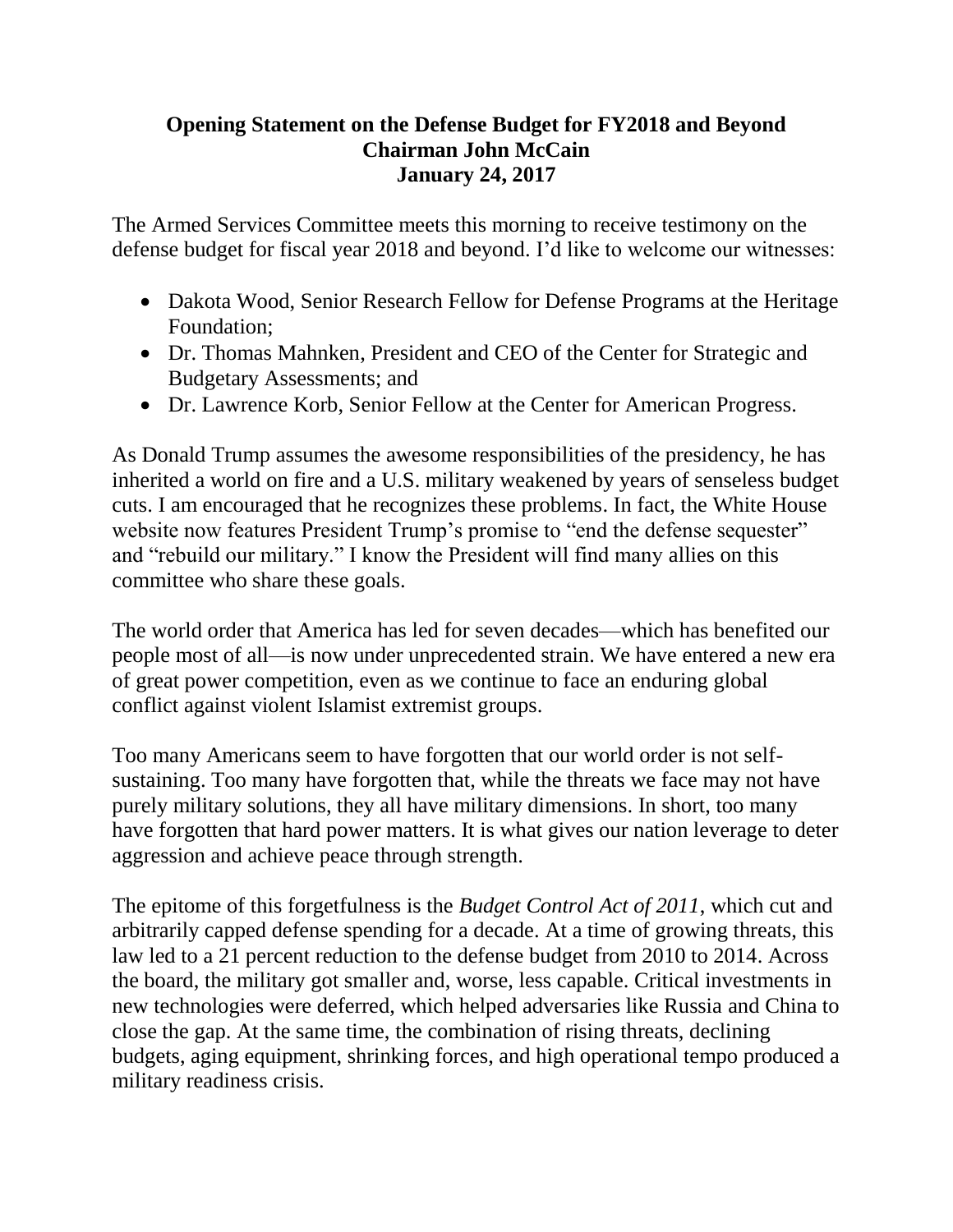In other words, President Trump is now commander-in-chief of a military that is underfunded, undersized, and unready to meet the diverse and complex array of threats confronting our nation. That is why every member of the Joint Chiefs of Staff has testified to our committees that years of budget cuts have placed the lives of the men and women of our armed forces at greater risk.

Despite the damage done to our military over the last several years, there are still those that argue we should not be so concerned. They say America's military is still the greatest fighting force ever known, that our military capabilities are still "awesome," that we spend so much more than Russia or China, or that we spend roughly the same amount we did during the Cold War.

True as these statements may be, they say little to nothing about whether our military can achieve the missions assigned to them and at what cost. In fact, the testimony of our military leaders in open hearings and closed briefings leads me to believe there is real reason for concern. We don't fight wars by comparing budgets. That's why this kind of happy talk is not just unhelpful, it's dangerous. It breeds the kind of complacency we cannot afford with a world on fire.

It's time to change course on America's defense budget.

We have to invest in the modern capabilities necessary for the new realities of deterring conflict. Our adversaries have gone to school on the American way of war, and they are investing heavily in advanced capabilities to counter it. After years of taking our military advantage for granted, we are now at serious risk of losing it. We cannot just buy a bigger version of the military that won the Gulf War twenty-five years ago. We have to invest in the new technologies and capabilities that will allow our military to prevail in a conflict twenty-five years in the future.

We also have to regain capacity for our military. Put simply, our military today is too small. It does not have enough ships, aircraft, vehicles, munitions, equipment, and personnel to perform its current missions at acceptable levels of risk. Adding capacity alone is not the answer. And any capacity that we do add must be done deliberately and sustainably. But add we must.

Of course, rebuilding our military must be done smartly. We must seek to make our military better, not just bigger. We must continue our reform efforts to make the Department of Defense more effective and efficient, while cutting wasteful spending.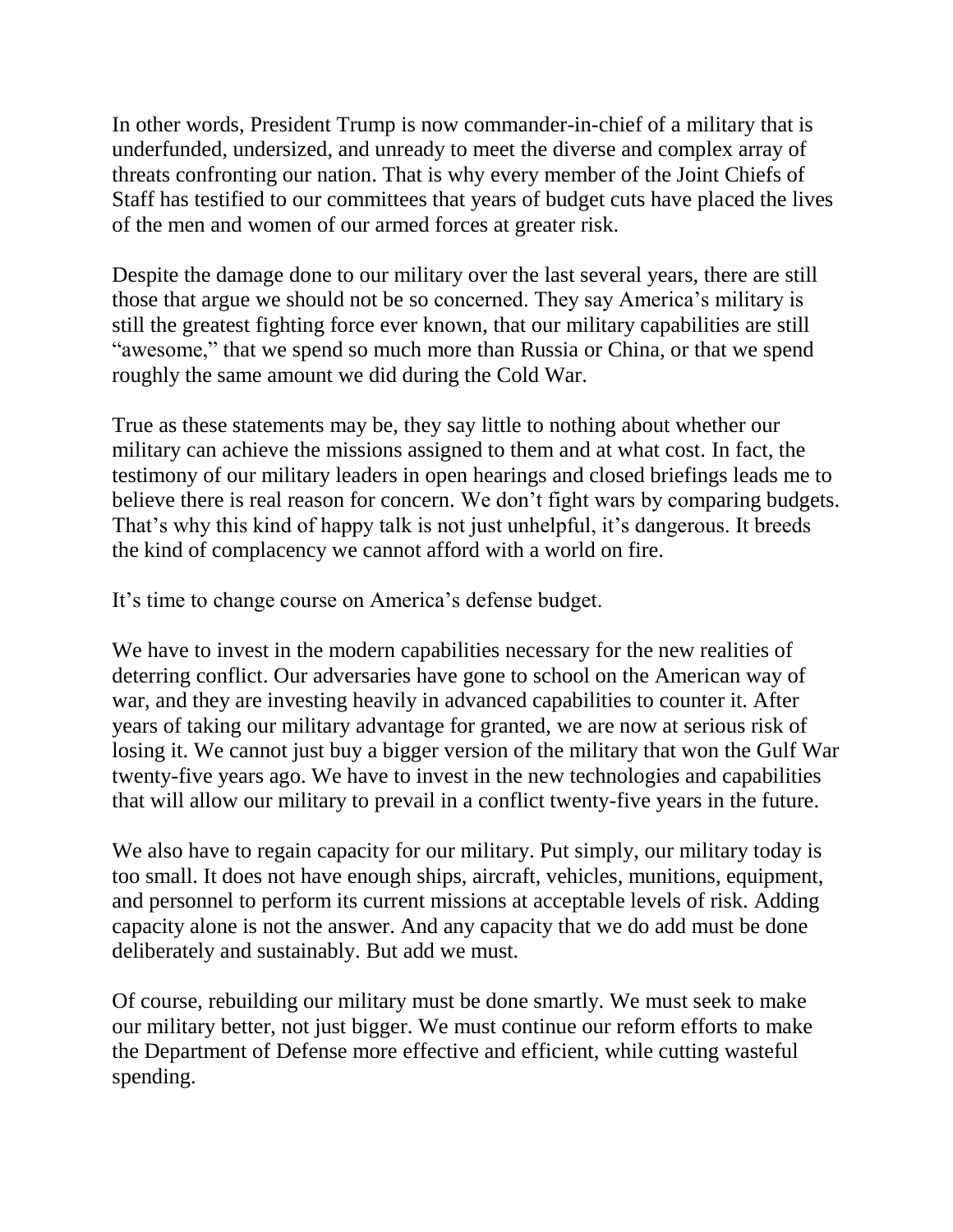We must also be clear about the challenge of rebuilding America's military.

It will not be cheap. In my estimation, our military requires a base defense budget for fiscal year 2018, excluding current war costs, of \$640 billion, which is \$54 billion above current plans, and sustained growth for years thereafter.

It will not happen overnight. The harm done to our military over the past eight years will not be reversed quickly. The longer we wait, the worse it will get, and the longer it will take to fix.

And it will not be easy. Rebuilding America's military will require spending political capital and making policy tradeoffs. That's why national defense must be a political priority on par with repealing and replacing Obamacare, rebuilding infrastructure, and reforming the tax code—indeed, more so, because national defense is job one for the federal government.

None of these challenges should obscure the fact that rebuilding America's military is the right and necessary thing to do. I look forward to the testimony of our witnesses on the way forward.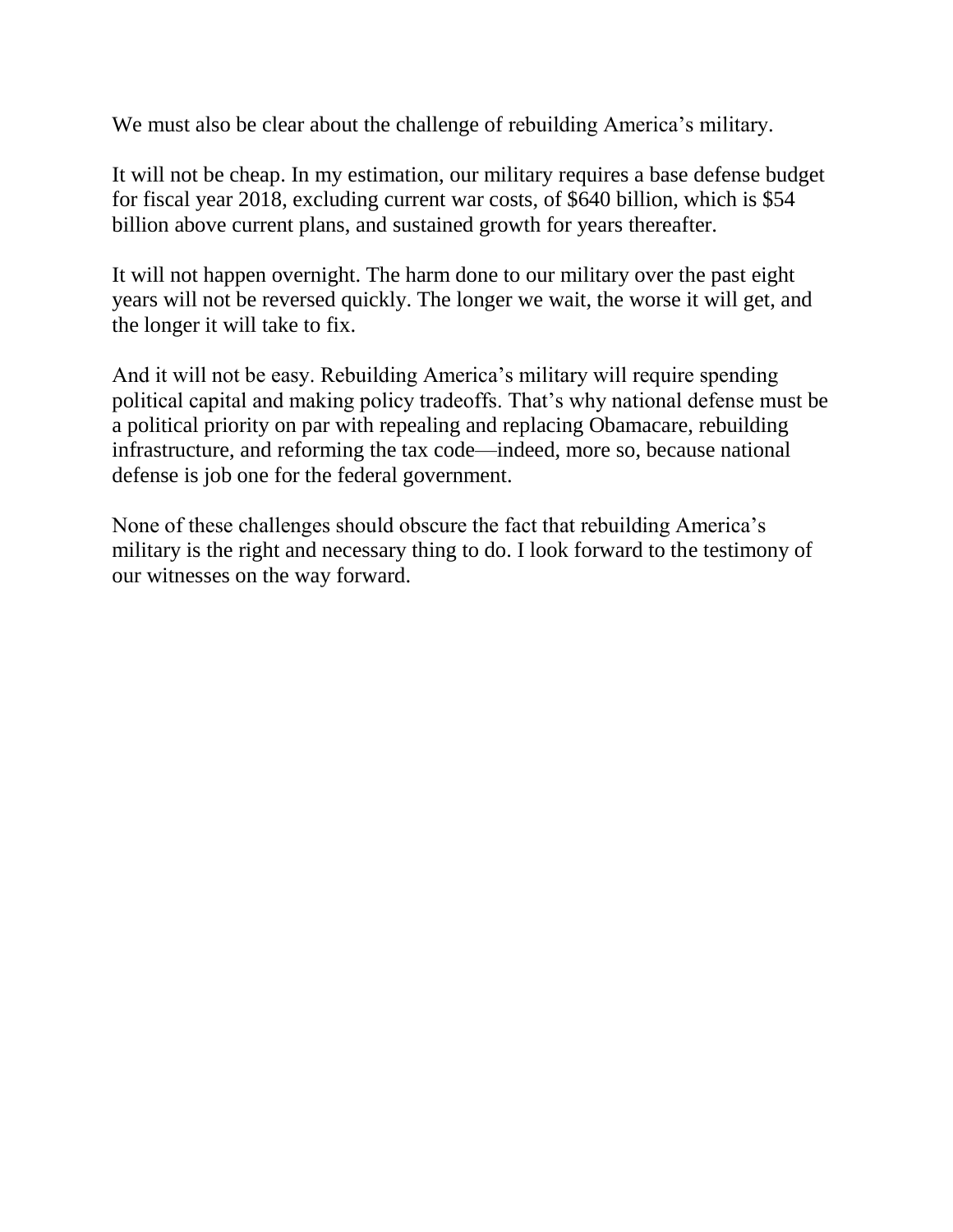# <span id="page-5-0"></span>**OPENING STATEMENT OF U.S. SENATOR JACK REED RANKING MEMBER, SENATE ARMED SERVICES COMMITTEE**

# **SH-216 HART SENATE OFFICE BUILDING Tuesday, January 24, 2017**

# **To receive testimony on the defense budget for Fiscal Year 2018 and onwards**

Thank you, Mr. Chairman, for holding this hearing to consider funding levels for the Department of Defense and to maintain our nation's military. I welcome our distinguished witnesses this morning, and I look forward to their testimony.

Last week, Chairman McCain issued a white paper detailing his spending priorities for the new fiscal year and beyond. As this Committee begins its work on the annual defense authorization process, the Chairman's proposal includes many policy objectives that deserve careful consideration by this Committee.

In addition to the Chairman's budget proposal, this Committee will also consider the upcoming Fiscal Year 2018 budget request that will be submitted by the Trump Administration. President Trump has stated repeatedly that he will focus on "rebuilding" our nation's military, but there have been few specific details on what this will include.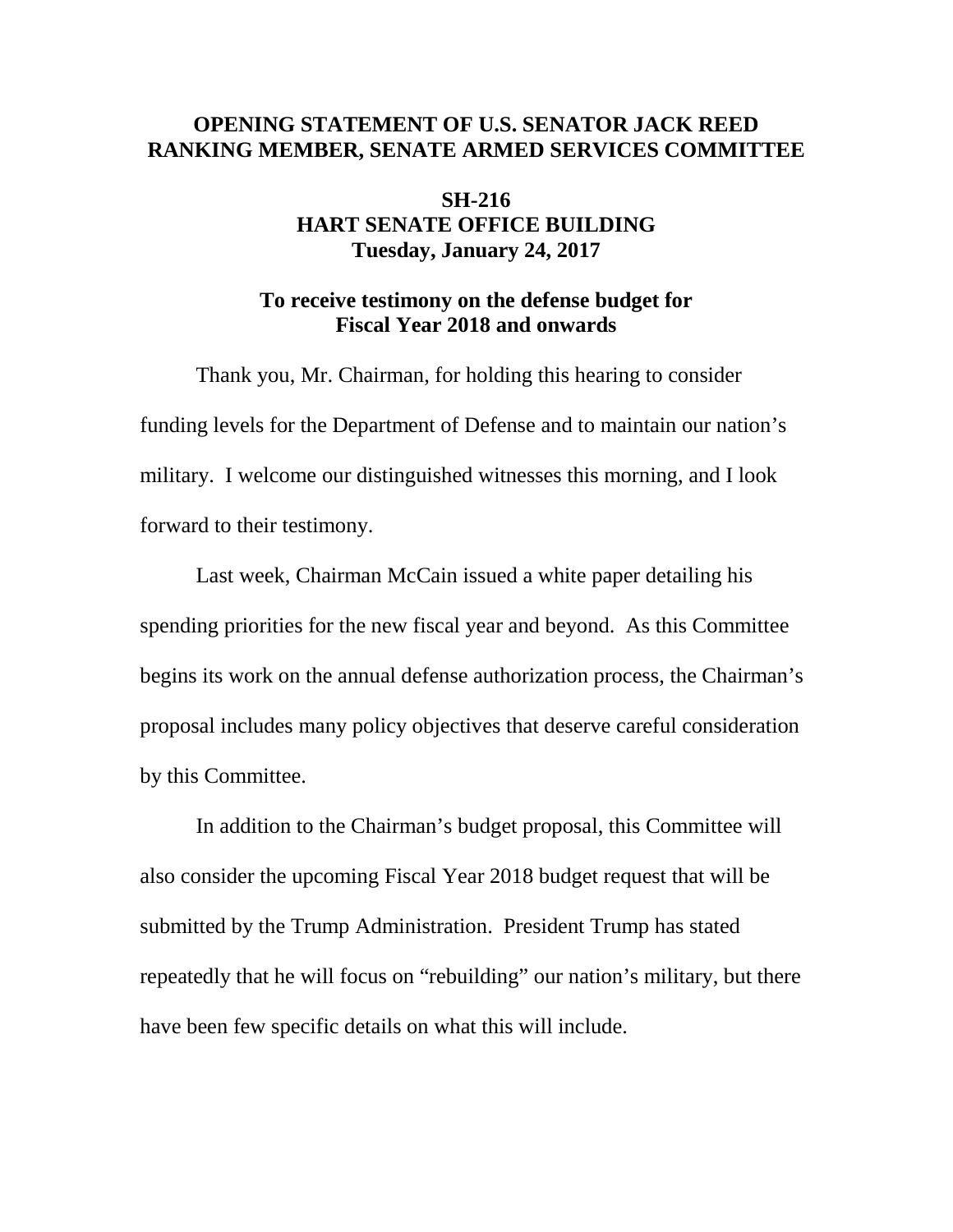Furthermore, as this Committee has done in the past, we will have several posture hearings with senior civilian and military leadership to hear directly from the Department regarding their resource requirements. Finally, like today, we will have hearings with outside defense experts that will help provide an alternate view for this Committee to consider.

I am proud that this Committee has always worked in a bipartisan fashion during this process, and I look forward to working with the Chairman and all the Committee members this year.

While there has been a change in Administrations and Administration priorities, this Committee is still governed by the funding constraints enacted under the Budget Control Act (BCA). President Trump has stated that he will end the "defense sequester," but as my colleagues on this Committee are acutely aware, current law restricts both defense and non-defense spending.

Many of my colleagues will maintain that the defense bill is not a vehicle to discuss the fate of domestic spending. However, for the past several years, I have argued that when it comes to questions of adequate funding, we need to consider all the security responsibilities of our nation, not just those that are executed by the Department of Defense. For example, as numerous witnesses have testified over the years, our nation's fight against ISIL consists of nine lines of effort, only two of which are controlled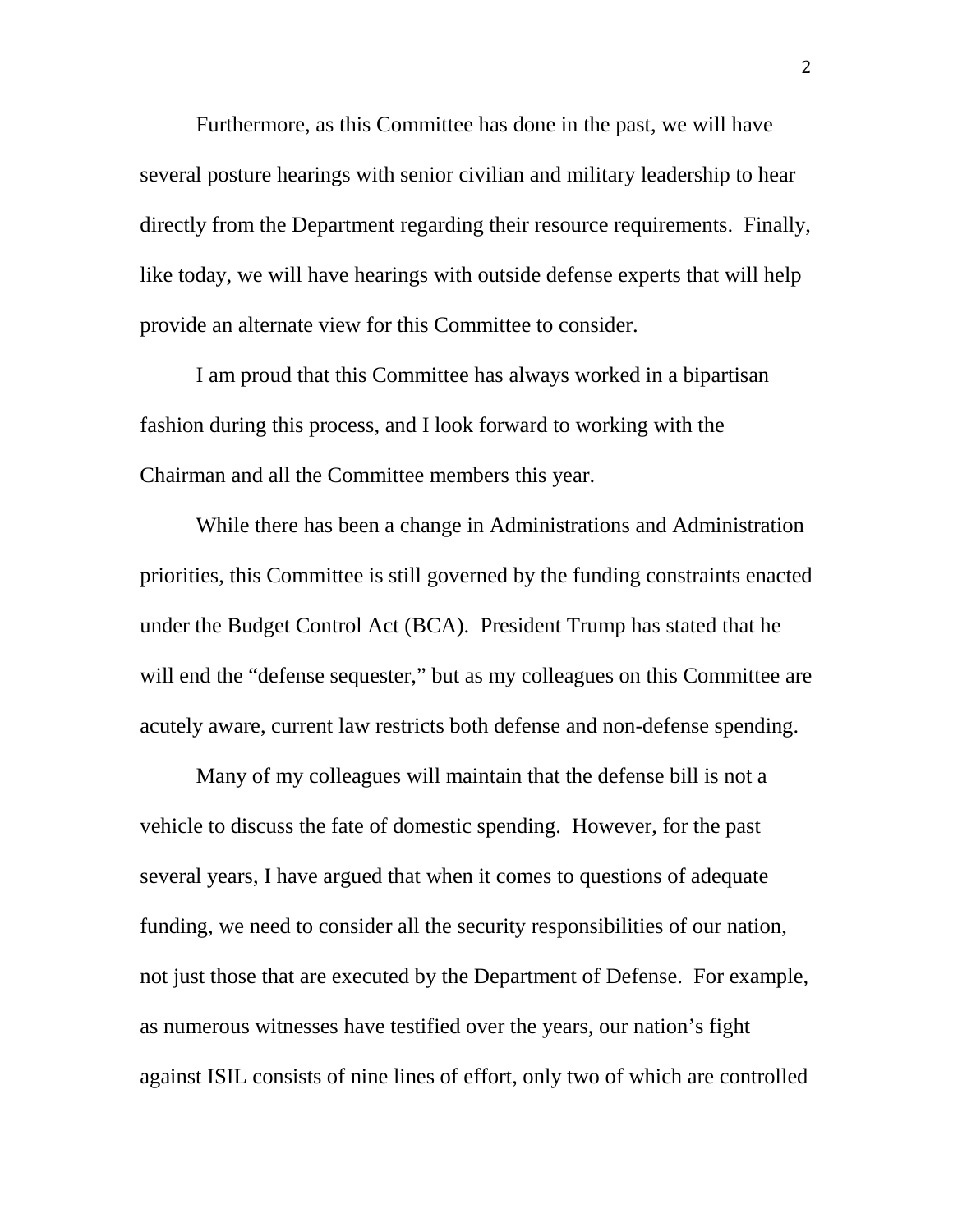by the Defense Department. Increasing the BCA caps for DOD alone will not support the State Department's diplomatic engagement with the Government of Iraq; it will not support State and USAID's delivery of humanitarian aid to refugees and displaced persons; it will not support the Treasury Department's disruption of ISIL's finances; and it will not support Department of Homeland Security, the FBI, and the Justice Department in their efforts to protect the homeland by thwarting terrorist threats.

I would further argue that protecting our country goes beyond funding our "national security agencies." Domestic agencies need funding to ensure the resiliency of our electrical grid, the safety of our food, water and medicine, and the protection of all our cyber networks – from those that regulate dams to those that are used during our elections.

One of the military and diplomatic tenets of combating extremism is to provide populations with security and basic needs. But while we help the Afghans build roads, schools, and clean drinking water systems for their villages, I believe we should do the same for American communities. While we are deploying troops to Poland and Eastern Europe to support our NATO allies against aggressive Russian actions, we also need to provide the funding necessary so that Americans feel safe in their neighborhoods and on their computers.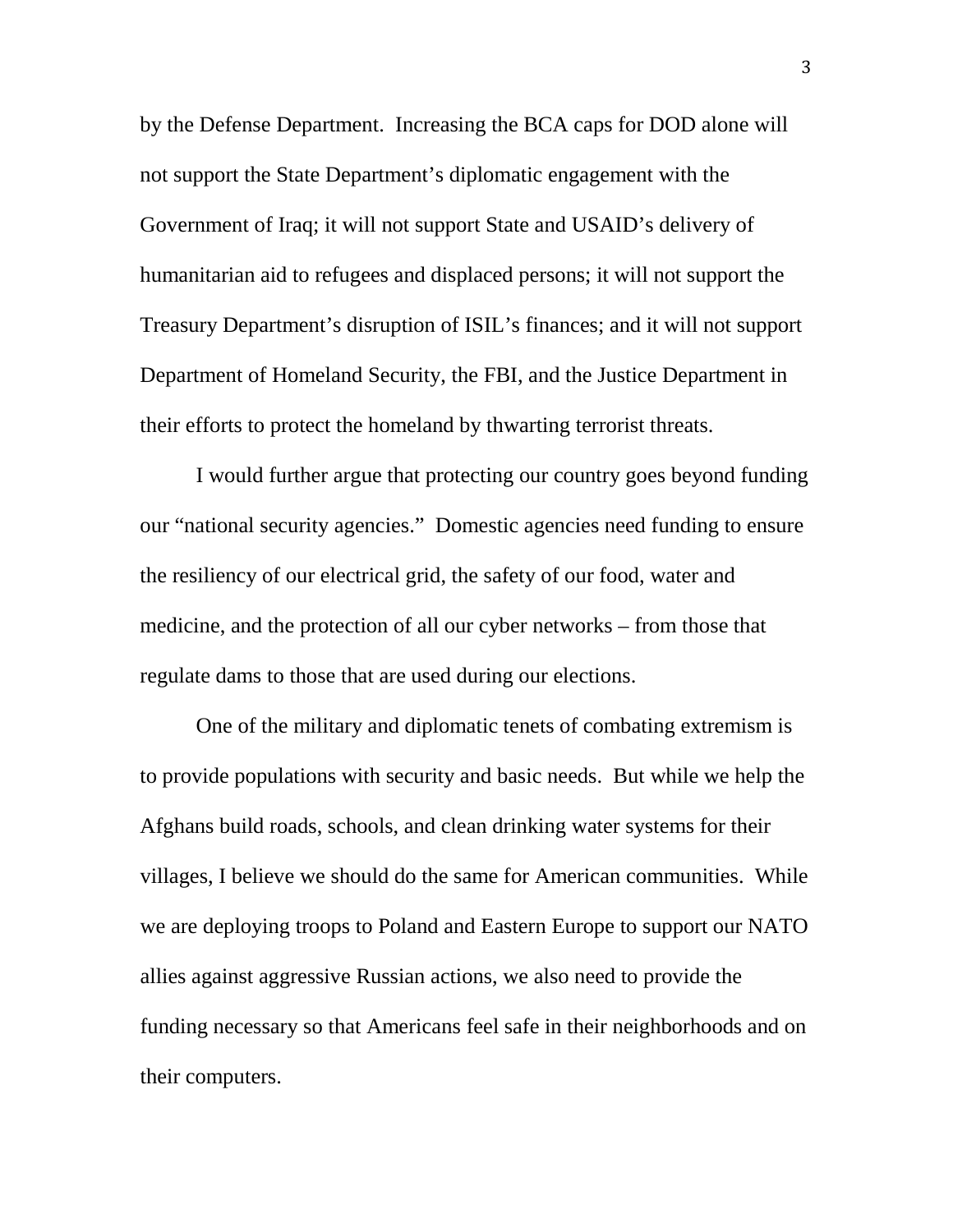As we examine what funding requirements are necessary for the safety and security of our country, we need to look at our federal budget in a much broader context, recognizing that our strength also depends on the health of our economy, the reliability of civil institutions, our scientific preeminence, and the health and education of our citizens. The BCA's delineation between "defense" and "non-defense" spending has had the unfortunate effect of pitting each category of funding against the other. Instead, we would be better served if we consider the needs of our nation holistically.

I would also like to note that President Trump has not provided many details on what our defense posture will be under his Administration. He has stated that eliminating ISIL is his top national security priority, which is a continuation of present policy. However, other public statements, from calling NATO obsolete to developing closer relations with Russia, could counteract that goal and suggest that critical programs, such as the European Reassurance Initiative, may be rolled back or eliminated. Such policy changes will have an effect on strategy, force structure and funding. Therefore, as our witnesses discuss their recommendations for military funding, I hope they frame their proposals first in the larger context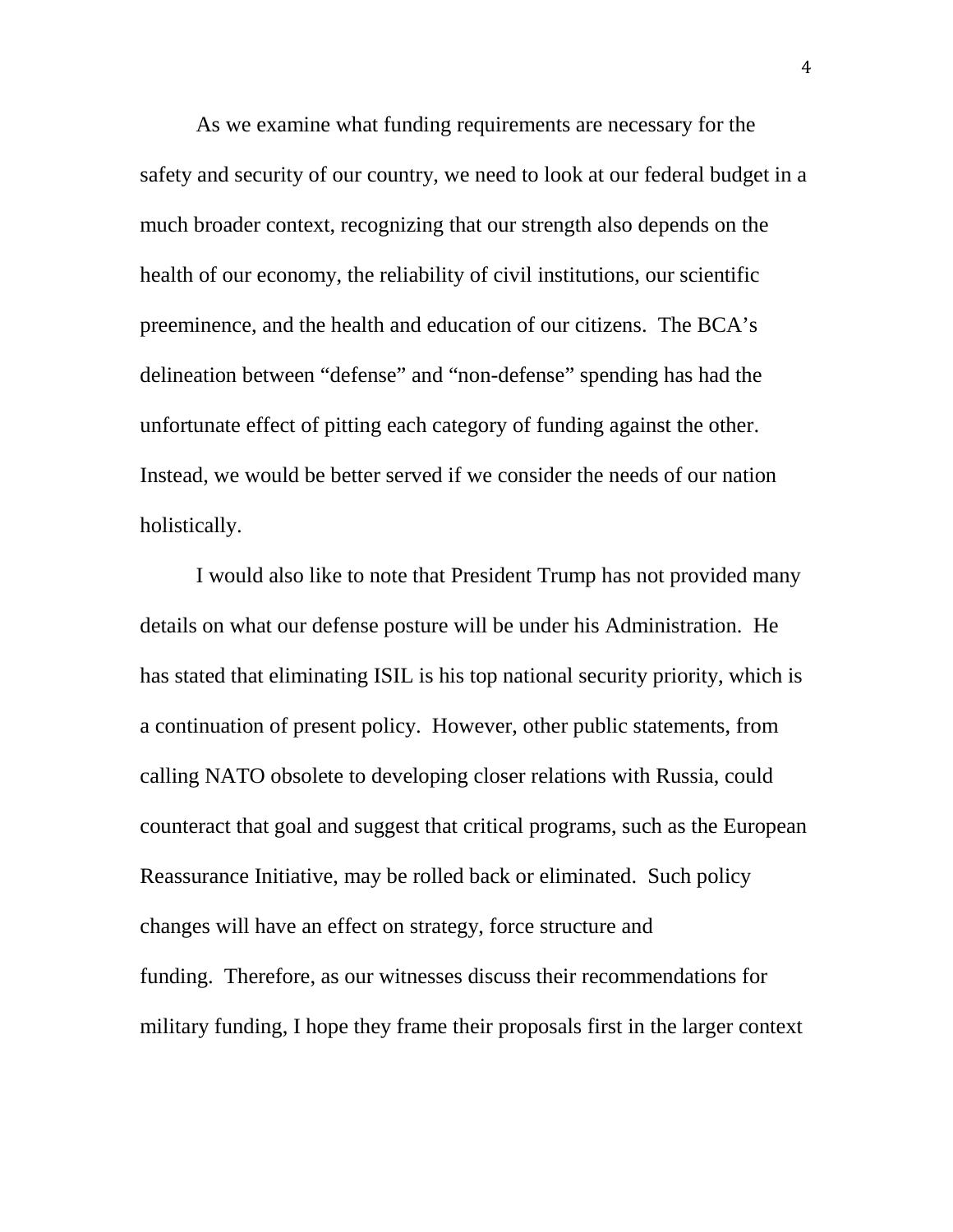of what they believe America's strategy should be, and second, what force structure will be necessary to achieve the specific goals of that strategy.

Finally, like Chairman McCain, I believe it is time to repeal the BCA's arbitrary spending caps. The BCA has not made this country safer, and it has not resolved our fiscal challenges. Likewise, I am deeply concerned that the Trump Administration plans to pursue massive tax cuts for corporations and the well-off, while simultaneously seeking to increase military spending without working to develop the new revenue we need to invest in our people and our economy.

Let me be clear, I am not opposed to increased military spending. But it is the duty of this Committee to carefully review the budget proposals presented by the President, to ensure the men and women we send into harm's way have the resources necessary to complete their mission and return home safely. This is a duty I take very seriously.

But I also believe we have to act responsibly for all of our nation's needs, and to ensure the fiscal health of this country. I look forward to our witnesses' testimony today and to continuing this important discussion.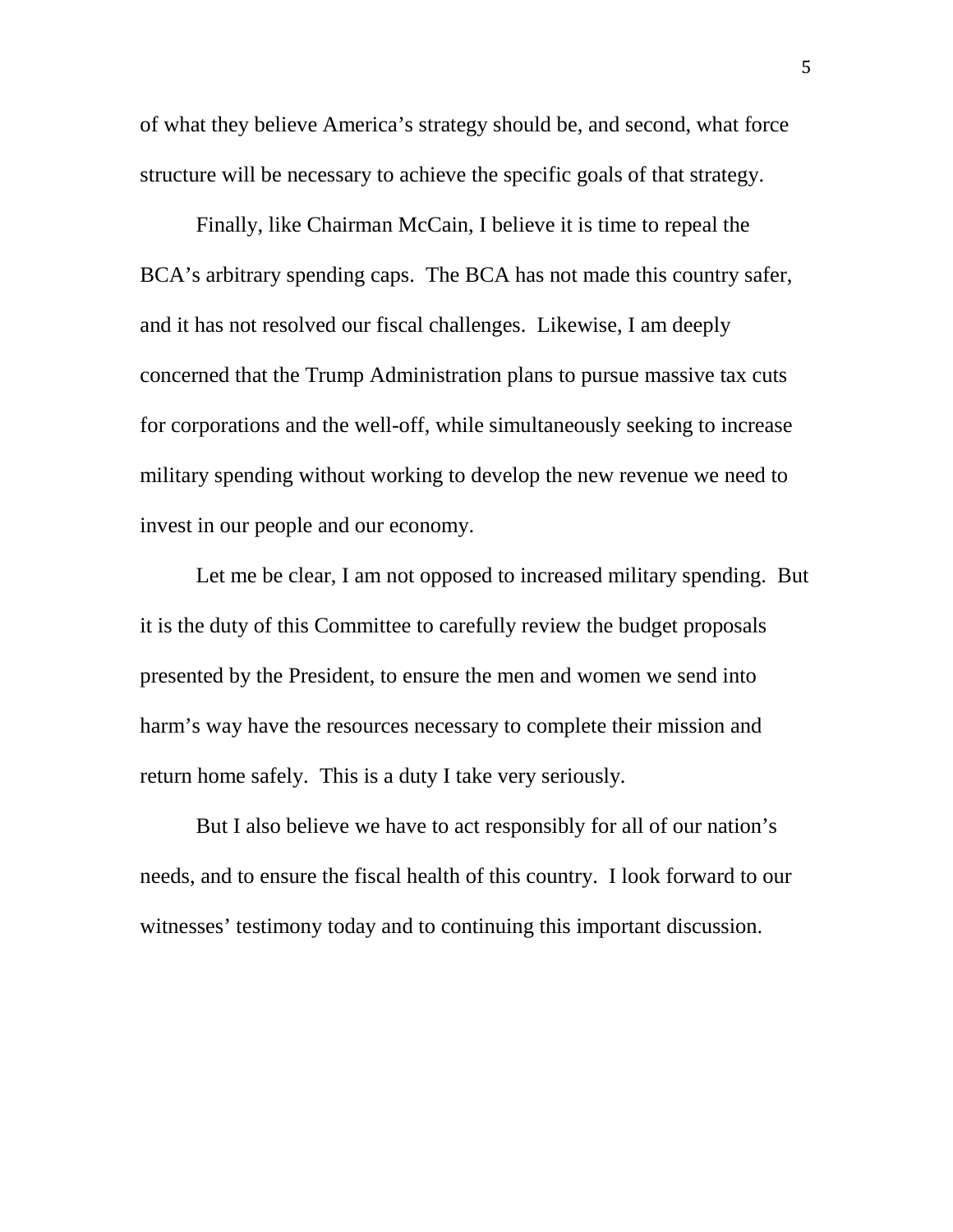# <span id="page-10-0"></span>**U.S. Defense Budget for Fiscal Year 2018**

#### **Testimony before the Senate Armed Services Committee**

**January 24, 2017**

**by**

#### **Dakota L. Wood Senior Research Fellow, Defense Programs The Heritage Foundation**

Chairman McCain, Ranking Member Reed, and distinguished members of the Committee, I deeply appreciate your invitation to appear before you today to discuss the defense budget for Fiscal Year 2018.

The views I express in this testimony are my own, and should not be construed as representing any official position of The Heritage Foundation.

This Committee has already fully explored the extent to which the US defense budget has been cut in real terms over the last several years, so I do not think it worth this Committee's important time for me to dwell on the details of that topic. The military service chiefs and senior members of their staffs have testified before you on numerous occasions, describing the condition of their services, how budget cuts—combined with sustained, high operational tempo—have affected them, the challenges of carrying out the tasks assigned to them in such a constrained budget environment, and their forecasts of the future condition of the services if current trends are not altered. To be fair, the military budget was certainly increased following the attacks of September 11, 2001, but those increases were immediately consumed by the operations in Afghanistan, Iraq, and elsewhere. What was not addressed was the baseline force and all the things that make it possible to organize, equip, train, deploy, and sustain combat power. That includes the institutional elements of the services: the physical infrastructure of bases, air stations, and maintenance facilities, training ranges, and so forth.

As Chairman McCain has noted in his just-released White Paper, the combined effects of nearly \$1.5 trillion in cuts over a decade—which includes Secretary of Defense Robert Gates' \$200 billion in "efficiency cuts" during roughly the same ten-year period—have been devastating to our military. I realize this may seem odd to the public and even to many in Congress, since we spend more than \$600 billion each year on defense, and the military appears to do that which is asked of it. But the military's dedication to accomplishing the current mission, their "can‐do" spirit if you will, has come at a substantial cost that is less well known or understood. There is a growing and increasingly worrisome cost to the nation in strategic terms—a situation that perhaps is even less well known or understood. To sustain current operational readiness for deployed forces, all the services have sacrificed readiness and capability in all other areas of military affairs. This has taken a toll among programs to modernize their forces, to prepare for the future, and to maintain their physical infrastructure.

For reasons already well known to this Committee, Congress has been unwilling to make investing in the defense of the United States and its interests a high enough priority among the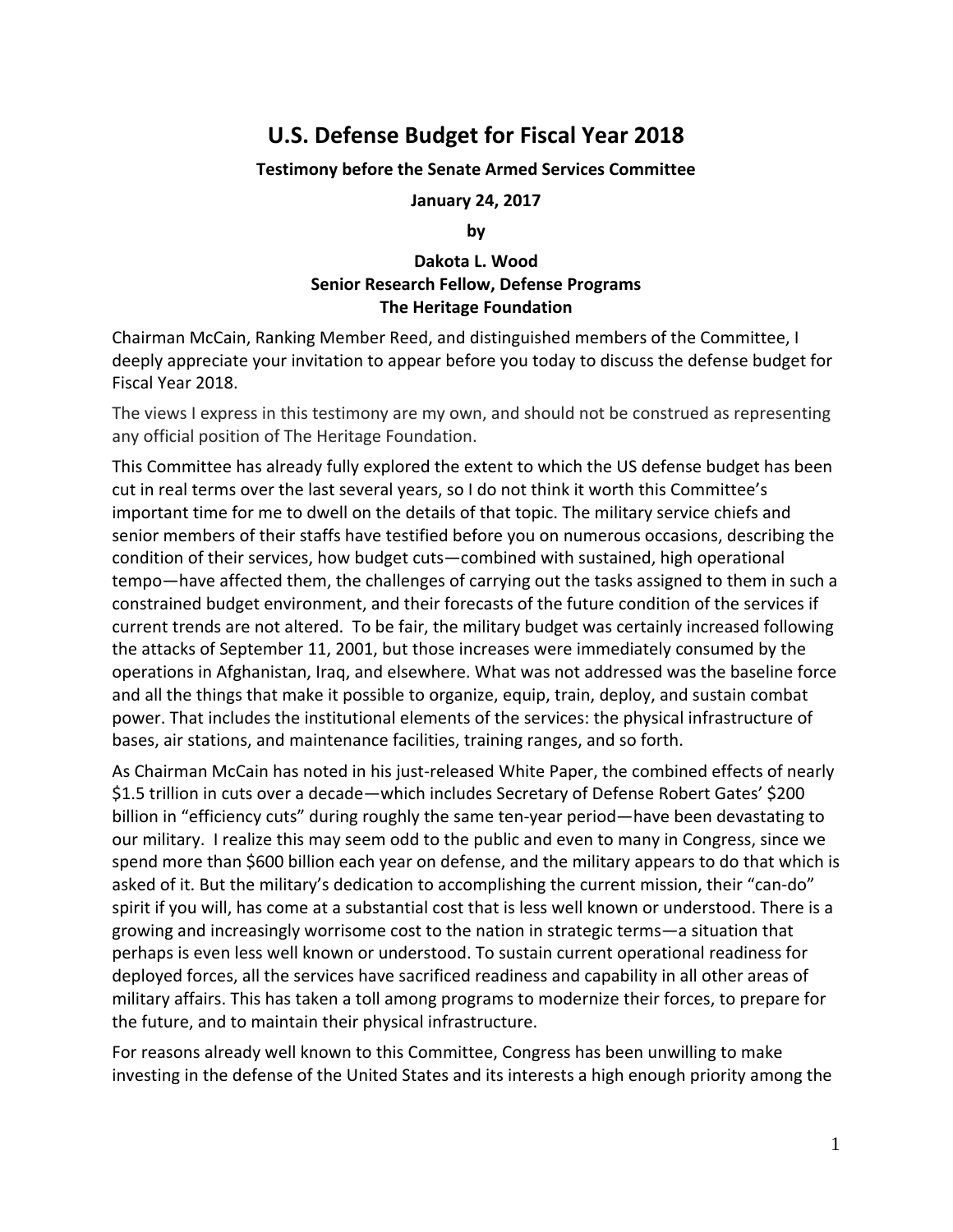many competing interests within the federal budget. Consequently, defense spending has steadily declined since the end of the Cold War to a point of historic lows for the modern era.

As mentioned, it is not worth the Committee's valuable time for me to rehash budgetary details it already knows so well. Rather, I would like to share some thoughts on what the FY '18 budget represents for the United States, its allies and friends, its competitors and enemies, and for countries "on the fence" somewhere between friend and foe.

The news has been awash in reports of degraded unit and material readiness:

- Ships unable to get underway, delayed getting out of the repair yards, or suffering engineering casualties while deployed;
- Aviation mishaps resulting from both equipment failures and pilot or crew error due to lack of adequate flight hours for training, aging planes; and
- Ground combat units that are understrength, at low levels of readiness, and so few that service-members (and their families) are being worn out as quickly as their equipment.

Both our friends and our enemies can count the number of units, squadrons, and ships the U.S. maintains abroad. They pay close attention to the service chiefs' testimony provided to Congress that has, for the last several years, increasingly highlighted growing risk in the military's ability to perform its functions. They read the same headlines and watch the same televised news programs we do, reporting the consistent message of a U.S. military understrength, aging, and challenged to defend U.S. interests at an acceptable level of risk. And they track the reports of canceled, truncated, and delayed acquisition and modernization programs stemming from problematic program management but also the now‐routine shortage and variability of funds that has driven the military to be smaller, older, and less ready than at any time since the 1930s.

A robust investment in defense, via the fiscal year 2018 budget, will not only be an important first step in rebuilding the U.S. military to the size, modernity, and readiness essential for it to perform its function in protecting America and its interests, but it will also send a profoundly important message to the rest of the world that America is once again becoming serious about protecting itself and its interests, standing with those who choose to align with it in common cause and prepared to lead like‐minded nations in the effort to preserve peace, enhance stability, and expand freedom and opportunity, and to serve as a bulwark against forces of disorder.

It isn't a matter of figuring out what problems need to be addressed or where additional funds can be best spent or savings obtained. Nor is it a matter of quantifying shortfalls and their impact on military operations. My personal observation is that the military services have done this analysis; they know what they need, and have prioritized those needs for every additional dollar they might be provided. They have analyzed their forces and institutional ability to generate and sustain those forces and how they would spend additional funding to generate near-term readiness and longer-term preparedness in a balanced manner. In my judgment, their analysis is, by and large, right on target.

What they fear is imbalance, usually driven by spending decisions imposed on them. They are concerned about having too many people and too little equipment or the reverse: too much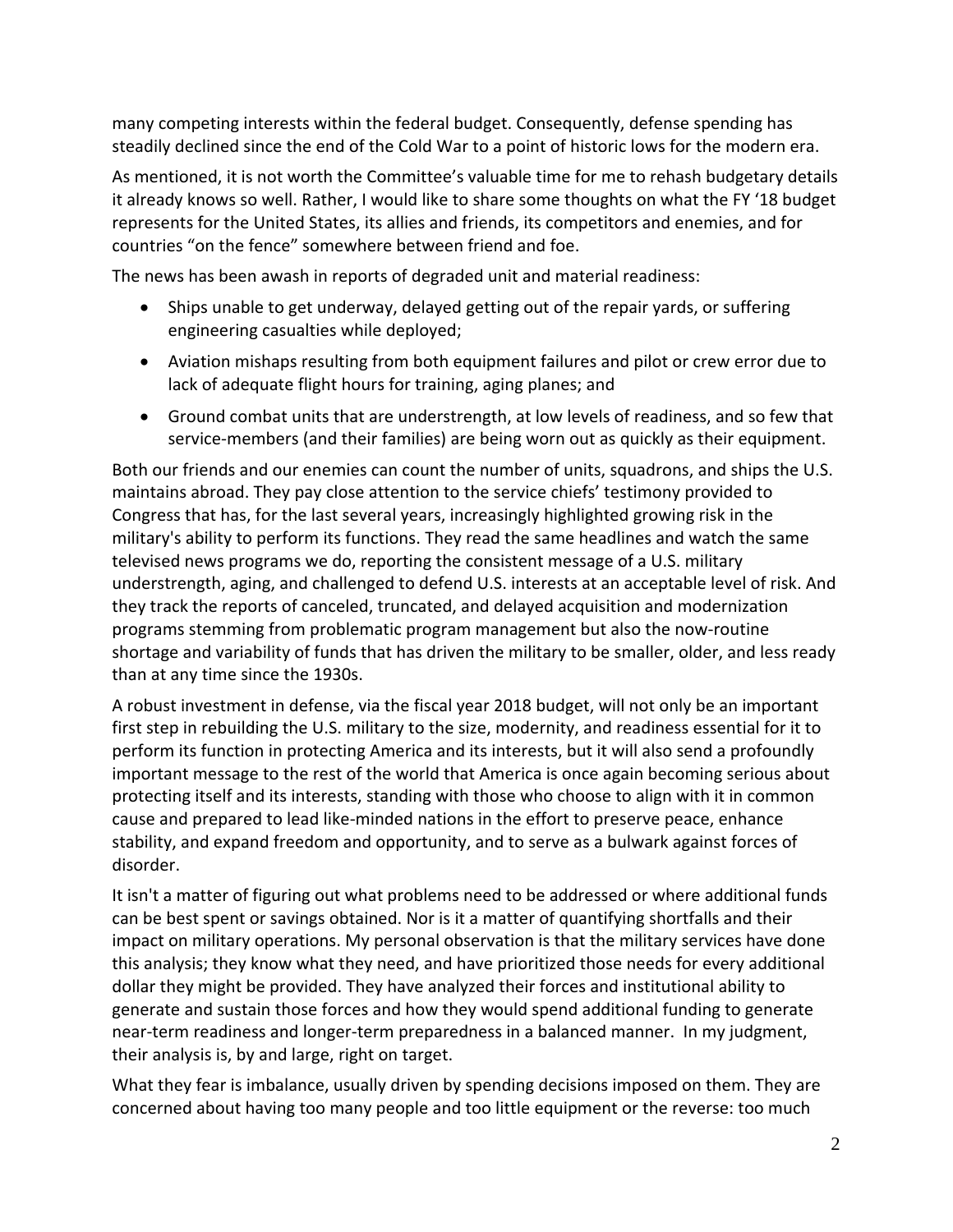equipment and too few people. They understand the difficulty of generating new units, the time it takes not only for individuals and small units to become tactically proficient but also for a commander and his or her staff to become operationally competent.

They must balance repairing aging equipment to keep it in the fight (while awaiting replacement items) with buying new equipment that is critical to keeping the force relevant in future years. Rebuilding a force, especially one that has been depleted over so many years, must be done in a balanced way.

Stability over time is also essential to building and maintaining a healthy, diverse, and innovative industrial base that enables the government to leverage competition to get the best product at the best price. Highly constrained and unpredictable budgets inevitably lead to consolidation in the manufacturing sector, which results in fewer companies able to produce the tools needed by our military. Sometimes this leads to a single manufacturer—a government‐driven monopoly—that effectively eliminates the government's ability to compete a project for best price and innovation in design.

The point here is that the fiscal year 2018 budget represents an absolutely critical opportunity for the United States to tell itself and the world where its priorities are and can serve as a much needed first step toward rebuilding the military we need. It will put our potential adversaries on notice that the U.S. intends to operate from a position of strength, and it will give assurance to our allies that we will fulfill our commitments to them.

Once again, I thank you for this opportunity to speak about the health of our military and I look forward to answering your questions.

\*\*\*\*\*

The Heritage Foundation is a public policy, research, and educational organization recognized as exempt under section 501(c)(3) of the Internal Revenue Code. It is privately supported and receives no funds from any government at any level, nor does it perform any government or other contract work.

The Heritage Foundation is the most broadly supported think tank in the United States. During 2015, it had nearly 600,000 individual, foundation, and corporate supporters representing every state in the U.S. Its 2015 income came from the following sources:

Individuals 75%

Foundations 12%

Corporations 3%

Program revenue and other income 10%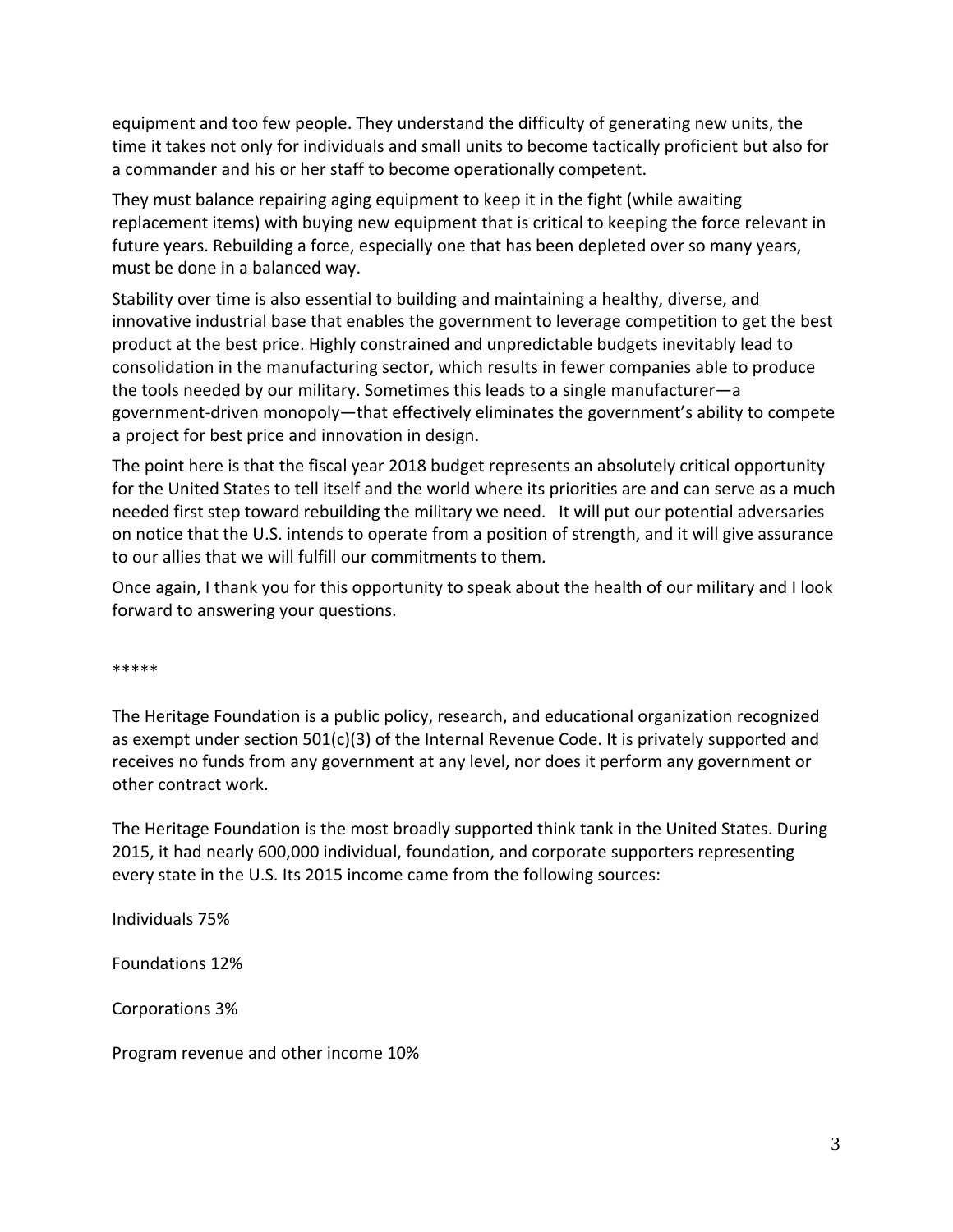The top five corporate givers provided The Heritage Foundation with 2% of its 2015 income. The Heritage Foundation's books are audited annually by the national accounting firm of McGladrey, LLP.

Members of The Heritage Foundation staff testify as individuals discussing their own independent research. The views expressed are their own and do not reflect an institutional position for The Heritage Foundation or its board of trustees.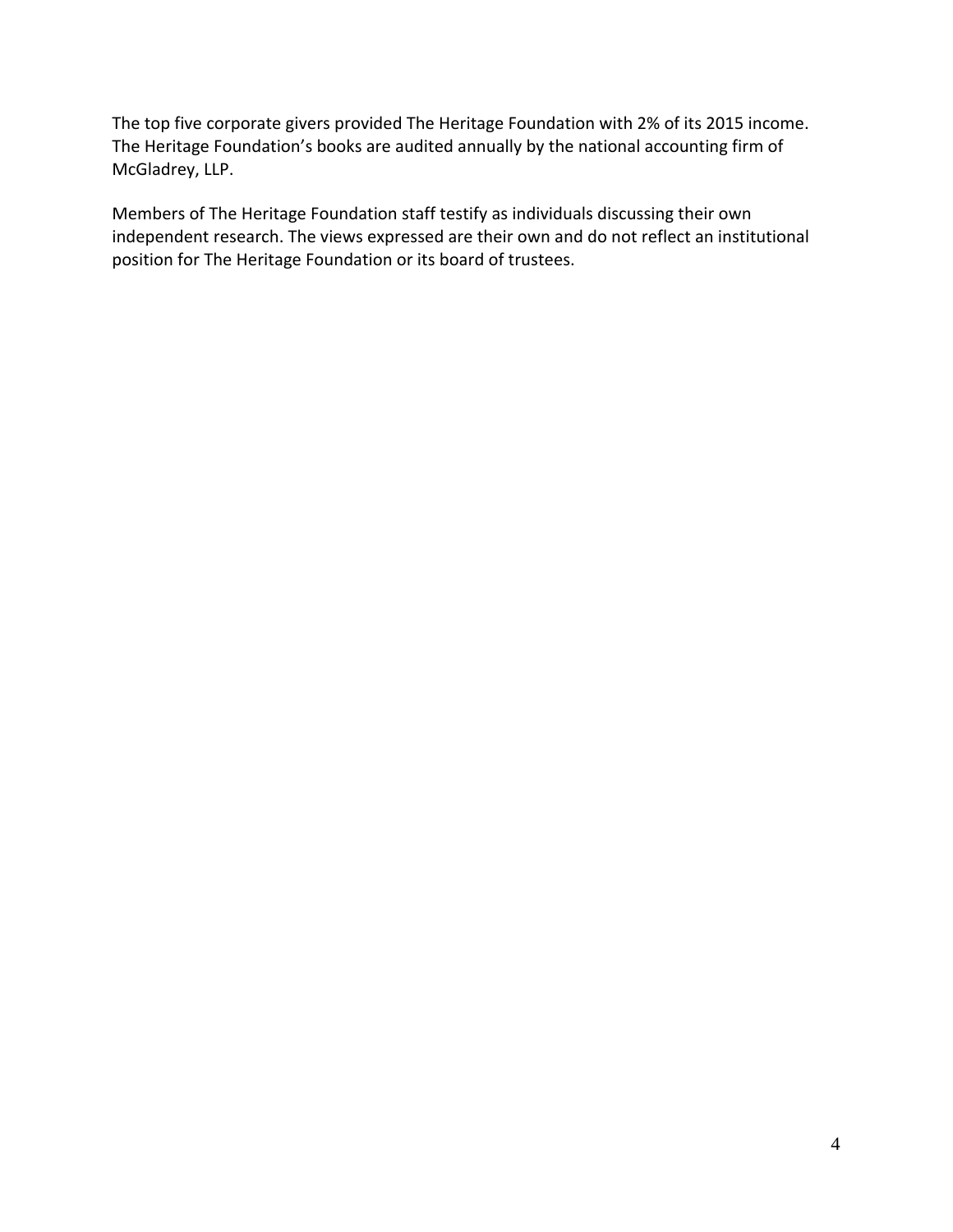<span id="page-14-0"></span>

# TESTIMONY

# **STATEMENT BEFORE THE SENATE ARMED SERVICES COMMITTEE ON THE U.S. DEFENSE BUDGET FOR FISCAL YEAR 2018**

**January 24, 2017** 

#### **Statement by Thomas G. Mahnken President and CEO, Center for Strategic and Budgetary Assessments**

Chairman McCain, Ranking Member Reed, and distinguished members of the Committee, thank you for your invitation to appear before you today to discuss the defense budget for Fiscal Year 2018.

At the outset, I would like to commend you for *Restoring American Power*, which is a thoughtful and much needed contribution to the debate over defense strategy and resources. CSBA's diagnosis of the situation and recommendations accord with those detailed in the paper in many respects.

The bottom line is that the United States requires more resources for defense if we are to continue to safeguard America's national interests in an increasingly competitive environment. Specifically, in my view we need increased investment in both readiness and modernization

I had the pleasure of serving on the staff both of the Congressionally-mandated 2010 Quadrennial Defense Review Independent Panel and the 2014 National Defense Panel. Both achieved a bipartisan consensus that the Department of Defense required additional resources. Seven years on from the first and three from the second, today's situation is even more dire.

First, additional resources are needed to restore the readiness of the U.S. armed forces. I need not detail the path that has gotten us here. Nor do I need to detail the corrosive impact that sequestration has had on the readiness of the U.S. armed forces. The members are well aware of that. It is worth emphasizing, however, that all this has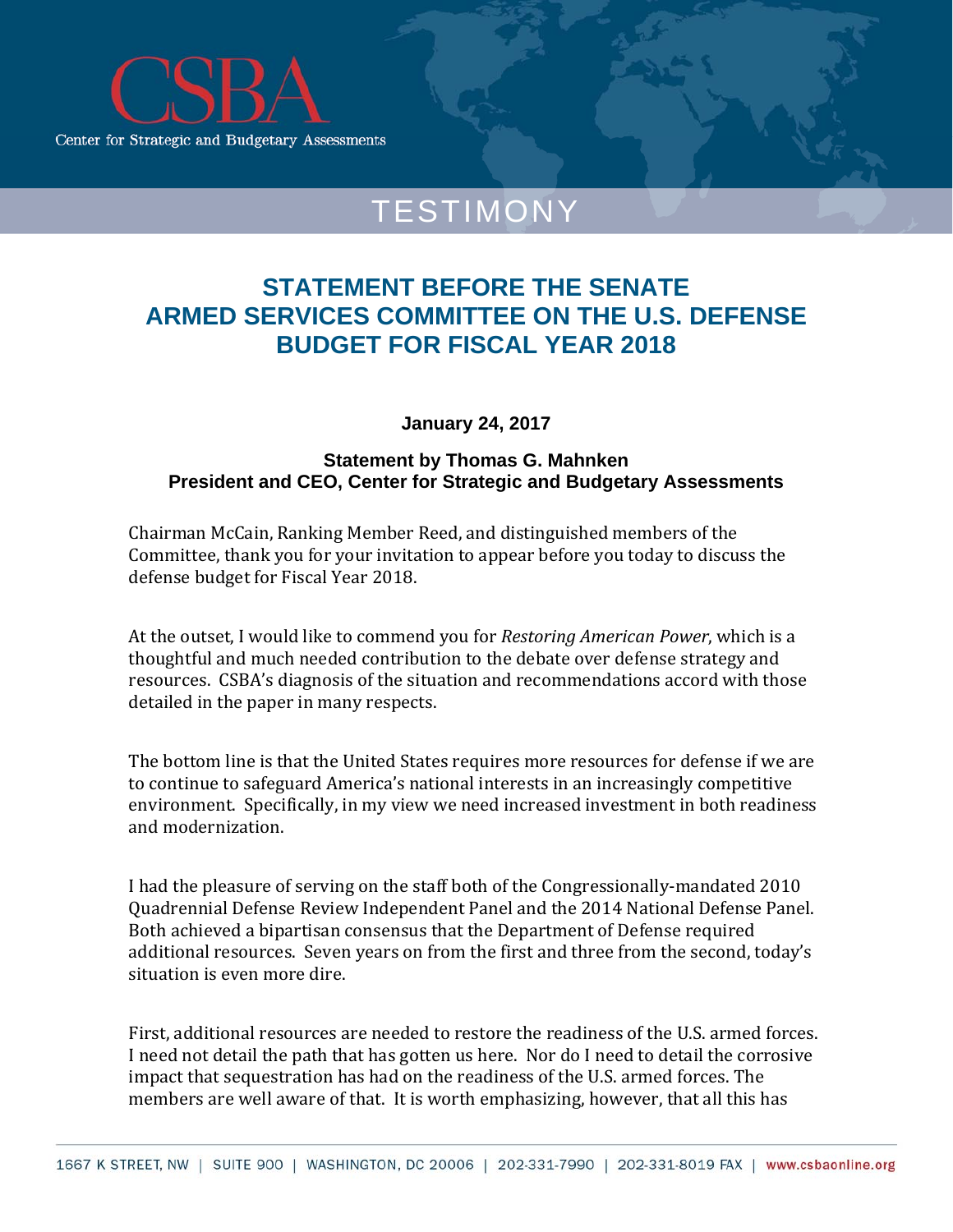gone on while the United States has been at war – in Iraq, Afghanistan, and across the world  $-$  a situation that is historically unique, to put it mildly.

Second, there is a growing need to modernize U.S. conventional and nuclear forces. Eight years ago, when I last served in the Department of Defense, as the Deputy Assistant Secretary of Defense for Policy Planning, the risk calculus was that we could afford to take additional risk in preparing for a high-intensity war in order to focus on counterinsurgency. As Secretary of Defense Gates frequently put it, we needed to focus on the wars of the present rather than the possible wars of the future.

Eight years on, I believe that the risk calculation has fundamentally changed. Whereas we have spent the last fifteen years focused on counterinsurgency, we are now in a period characterized by the reality of great-power competition and the increasing possibility of great-power conflict. We see China and Russia acting aggressively both in their own regions as well as beyond them. China is busy remaking the geography of the Western Pacific, but is also increasingly active elsewhere. Russia not only has used force against Georgia and Ukraine and threatened other neighbors, but is also waging a high intensity military campaign in Syria. Moreover, both China and Russia have been investing in military capabilities that threaten America's long-standing dominance in high-end warfare.

In other words, the "wars of the future" may no longer lie that far in the future. Moreover, they are likely to differ considerably both from the great-power wars of the past as well as the campaigns that we have been waging since the turn of the millennium. 

That is not to say that battling Radical Islamism will not continue to be a priority. However, it has been the focus of US investment over the last decade and a half. By contrast, we have neglected the capabilities needed to deter and if necessary wage high-end warfare.

That includes our nuclear deterrent. Historically, when the United States has drawn down its conventional forces, as it did in the 1950s and after the Vietnam War, it came to rely increasingly upon its nuclear deterrent. In recent years, by contrast, the United States has both drawn down both its conventional and nuclear forces. Now, both require modernization.

The tasks of improving readiness and modernizing the force will require additional resources beyond those permitted by the Budget Control Act.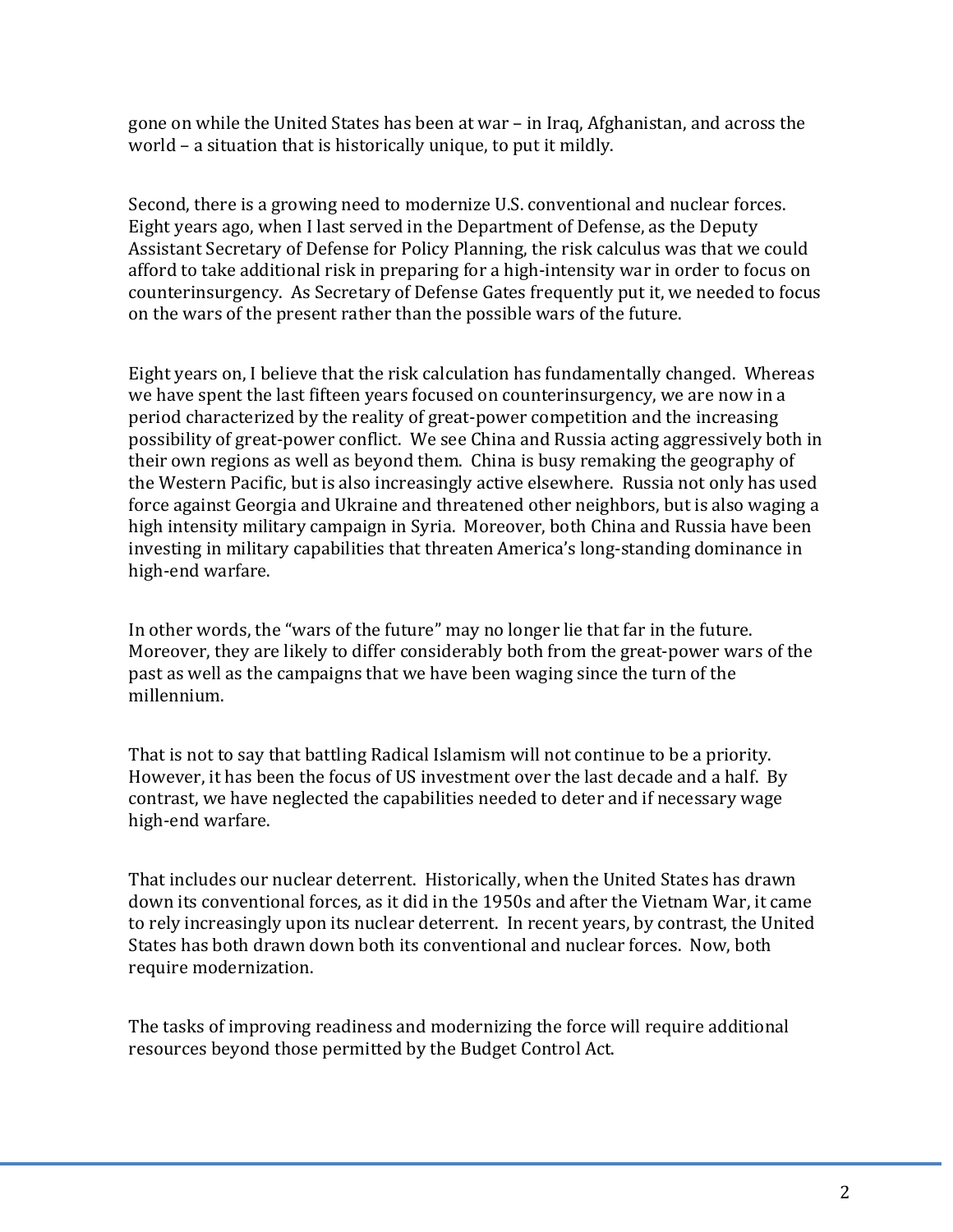In closing, as we seek to rebuild American military power, we need to keep a couple of things in mind.

First, the Defense Department's capacity to absorb an infusion of resources is limited. The Pentagon is like a person who has been slowly starving for years; there are limits to how effectively it can spend an infusion of cash.

Second, that which is available is not necessarily that which is necessary. Indeed, beyond an infusion of cash, the Defense Department requires a sustained increase in resources. To take but one example, achieving the 350-ship that President Trump has pledged to deliver - or the 355-ship fleet that the Navy now says it needs - or the 348ship fleet that CSBA believes the nation needs – cannot be accomplished in four or eight years. Our analysis, using the Navy's own models, show that it is affordable, but making it a reality will require a sustained commitment on the part of the Executive and Legislative branches.

The capabilities that the United States needs to remain dominant on the land and in the air against great-power competitors will similarly take time to field. The modernization of the U.S. nuclear deterrent will require time years to accomplish as well. Maintaining U.S. military effectiveness over the long haul will thus require more than a quick (though much needed) infusion of cash in FY18; it will require sustained support for defense investment in the years that follow.

#### **About the Center for Strategic and Budgetary Assessments**

The Center for Strategic and Budgetary Assessments (CSBA) is an independent, nonpartisan policy research institute established to promote innovative thinking and debate about national security strategy and investment options. CSBA's analysis focuses on key questions related to existing and emerging threats to U.S. national security, and its goal is to enable policymakers to make informed decisions on matters of strategy, security policy, and resource allocation.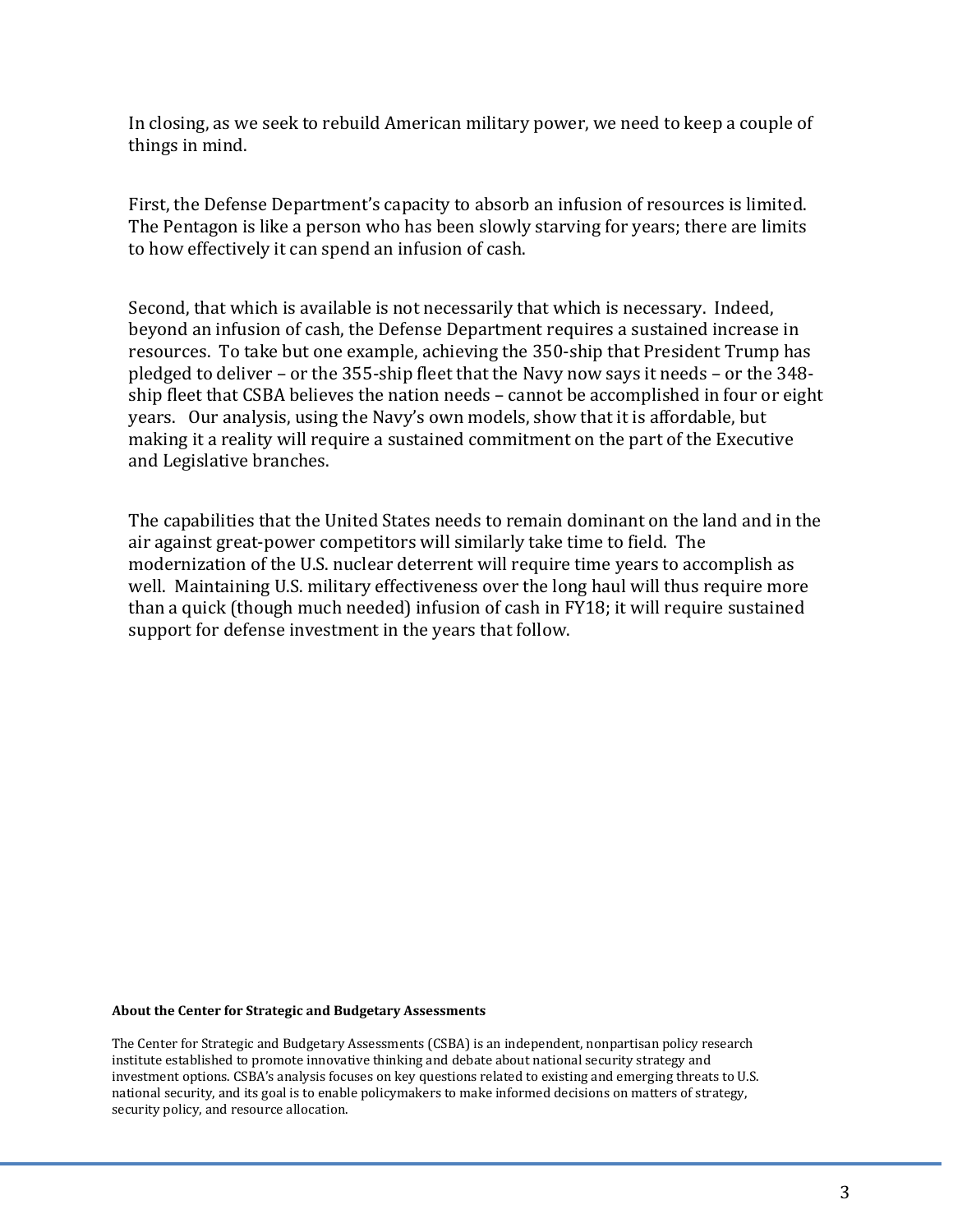#### TESTIMONY OF LAWRENCE J. KORB BEFORE THE SENATE ARMED SERVICES COMMITTEE JANUARY 24, 2017

<span id="page-17-0"></span>Chairman McCain, Ranking Member Reed, and members of the Senate Armed Services Committee, I appreciate the opportunity to appear before you, with the other distinguished panelists, to discuss the appropriate size and distribution of the defense budget for FY 2018 and the defense program for the FY 2018-2022 period.

In my view this is the most critical national security issue facing the new administration and Congress because in defense, dollars are policy. In deciding how much of our scarce resources to allocate to national security it is important to keep several things in mind.

First, no matter how much this nation or any nation spends on defense, it cannot buy perfect security.

Second, the Department of Defense is not the only federal agency responsible for protecting our national security. The State Department, the Agency for International Development, and the Department of Homeland Security all play a vital role in protecting this country. If we provide so much of our limited resources to the Pentagon that we cannot fund these agencies adequately, our national security will suffer.

Third, we cannot be strong abroad if we are not strong at home. As presidents like Harry Truman and Dwight Eisenhower realized a strong economy at home is the basis for our military might abroad. Therefore, running up large deficits or not providing adequate funds for education, health, or infrastructure as a result of providing too many of our limited resources for defense will impact our national security negatively.

Fourth, whatever level of funding we provide for national security is not as important as having the appropriate strategy to deal with the current challenges facing the nation. Spending large sums of money to deal with threats from a bygone era will not enhance our national security. Just as sequester was is a non-strategic and unwise way to limit a budget, increased funding that is not connected to a sound defense strategy for the demands we face today will be non-strategic, wasteful, and do more harm than good.

Fifth, in most cases the U.S. does not have to deal with threats to our national security by itself. Nor do we have to use military power as a first resort. Whether it is dealing with Russia, China, North Korea, Iran or ISIS, the United States can work most effectively with allies and partners. The U.S.-led sixty nation coalition fighting ISIS, the buildup of military forces by our NATO allies to combat aggressive moves by Russia, and the economic sanctions we and the European Union placed on Russia after its annexation of Ukraine, are examples of leveraging all the instruments of our own power and the contributions of our allies to protect our national security.

Despite the many contributions of our allies, Republicans and Democrats, including many of you on this Committee and all recent presidents, have expressed dismay about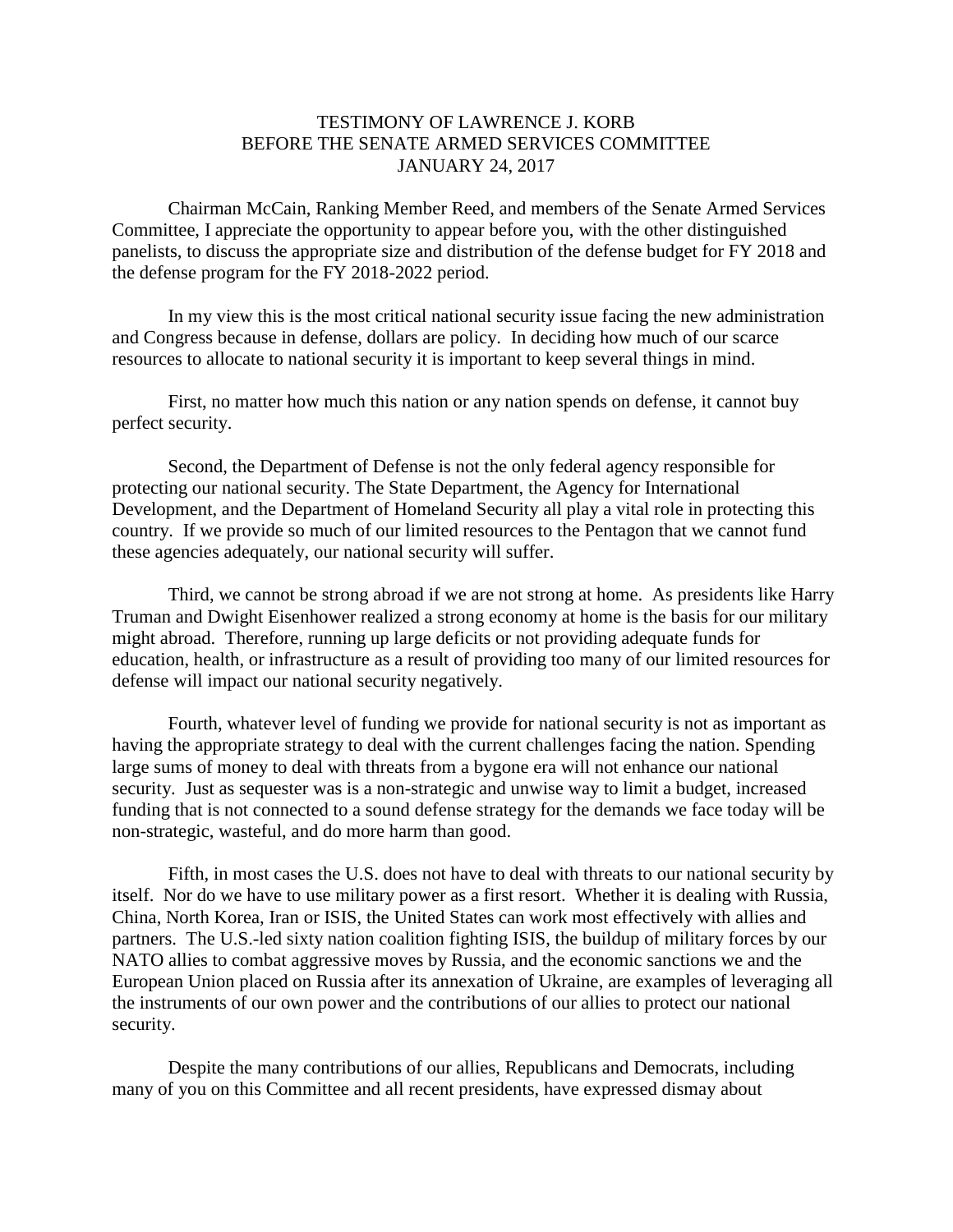inadequate defense spending by our partners, even calling them free-riders. That kind of behavior is enabled by profligate U.S. defense spending. We need to spend wisely as we call on friends to honor their side of our common-security bargain.

Many of those who advocate increasing the current level of defense expenditures substantially make two arguments. First, the Pentagon is not receiving a large enough share of the nation's gross domestic product (GDP). Second, our military is not prepared to deal with the current threats because of the limitations placed on all discretionary budgets, of which defense represents half, by the Budget Control Act (BCA) of 2011. But objective analysis demonstrates that these arguments are incomplete and somewhat misleading.

For FY 2017 the defense budget of about \$620 billion will account for 3.3% of the nation's GDP as opposed to the 4.7% it received in Obama's first year in office. But, this decline in the share of GDP devoted to defense is not a significant reduction in defense spending, but is mainly a result of the fact that Obama's economic policies have led to an economic recovery in the wake of national and global financial disaster. In fact, in real dollars the baseline for the non-war defense budget for FY 2017 is higher than it was when Obama took office. Giving defense a 4.7% share of our \$18 trillion GDP or even 4% would increase current defense spending by over \$100 billion. An arbitrary level of defense spending is just as non-strategic as sequester. What if we require more than 4% in a crisis or war? What if an economic boom makes 4% grossly excessive? The budget should be tied to the requirements, not to arbitrary numbers.

Moreover, analysis by experts, like General David Petraeus and Michael O'Hanlon of the Brookings Institution, makes it clear that the current state of our armed forces is "awesome," that we are not facing a readiness crisis and the current level of defense spending on readiness and procurement is more than adequate<sup>1</sup>. This does not mean that the new administration will not face challenges but the challenges are not as much monetary as they are management. Even with the limits placed upon the Pentagon under the BCA, the amount of funding for defense in the National Defense Authorization Act (NDAA), as recently signed by former President Obama, amounts to more in real terms than the U.S. spent on average in the cold war and more than we spent at the height of the Reagan build-up. This amount is three times more than our nearest competitor, the Chinese, will spend this year and accounts for more than one-third of the world's total military expenditures. In addition, our allies account for another one-third. In fact, for 2017, the top ten major powers will spend about \$1.33 trillion on defense. Of these ten countries, only China and Russia, which between them spend about \$230 billion, can be considered potential adversaries.

The BCA caps have not constrained defense spending as much as many assume. The Congress has provided about \$100 billion in relief from the BCA since FY 2013, and at least half the Overseas Contingency Operations (OCO) account, which is not subject to the BCA caps, has been used for enduring programs that have nothing to do with the wars in the Middle East or

 $\overline{\phantom{a}}$ 

<sup>1</sup> O'Hanlon, Michael and Petraeus, David. (2016, September/October). America's Awesome Military And How to Make It Even Better. *Foreign Affairs.* https://www.foreignaffairs.com/articles/americas/2016-07-22/america-sawesome-military